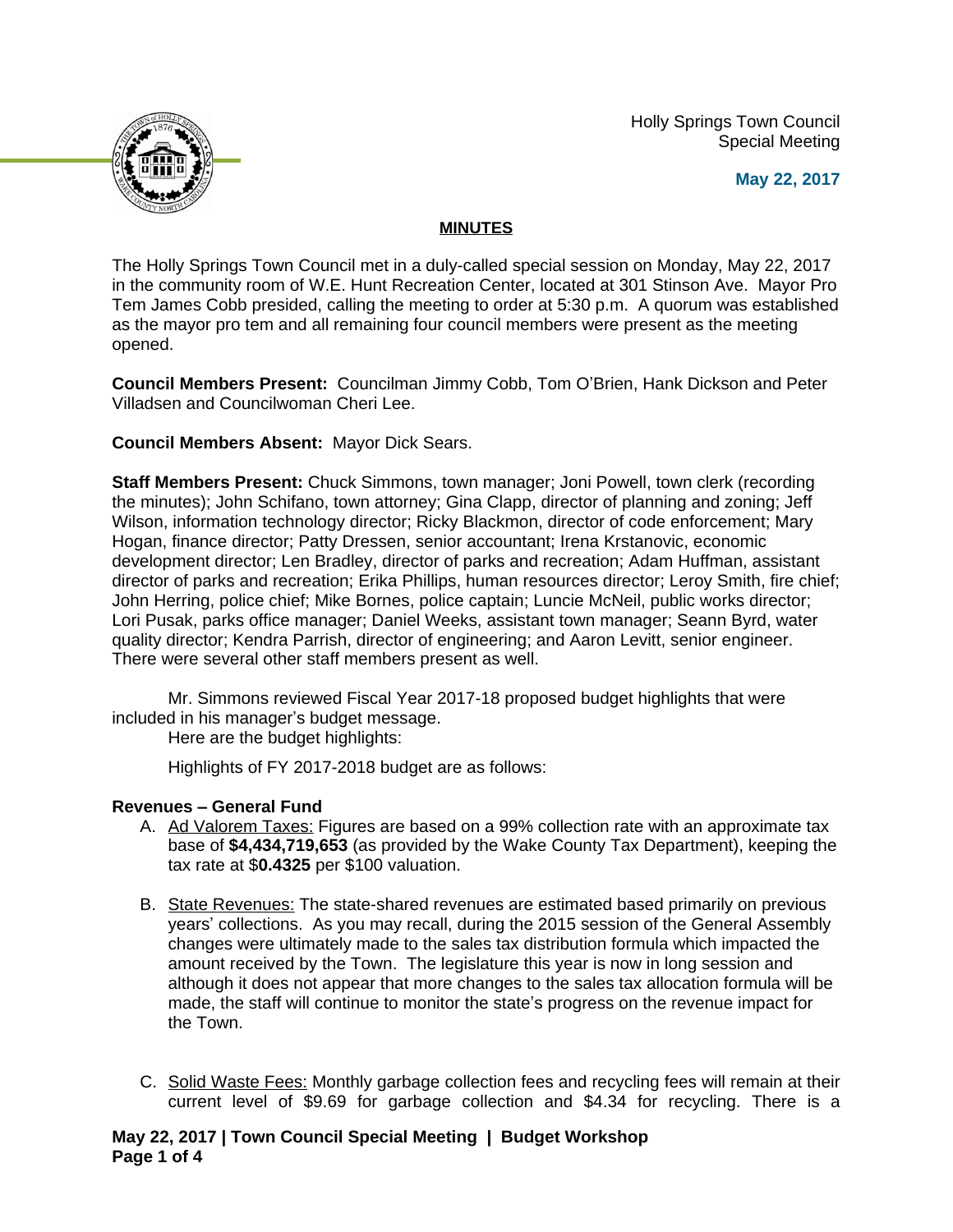recommended increase for yard waste removal of \$1.00. The current fee of \$2.00 would increase to \$3.00.

- D. Fund Balance: We have not appropriated any funds from Fund Balance, for the purpose of balancing the Town operating budget. However, as in years past funding from the previous budget year for previously appropriated capital expenditures that did not take place are being proposed.
- E. Other Source Financing: No new financing is being proposed within the General Fund operating budget.

## **Revenues – Utility Fund**

- A. Water & Sewer Rates: There is no increase to the water and sewer monthly access fees in the proposed FY 2017-2018 budget. There is a recommended increase of 2% in the actual utility user rates charged to citizens and Holly Springs businesses/industries. This proposed fee increase reflects an increase in water costs to the Town of Holly Springs that is being charged by Harnett County.
- B. Fund Balance: We have not appropriated any funds from Fund Balance.
- C. Other Source Financing: No additional financing is being proposed within the Utility Fund.

### **Revenues – Stormwater Fund**

A. Stormwater Rates: There is no increase in proposed monthly stormwater fees in the FY 2017-2018 budget.

### **Revenues – Fiber Optic Telecommunications Fund**

A. The Fiber Optic Telecommunications Fund (FOTF) was established in FY 14-15, following the Town's successful completion of its internet fiber optic network, for the primary purpose of connecting its municipal facilities with high-speed broadband service at affordable prices. Since the existing fiber network far exceeds the Town's current broadband needs, opportunities exist for leasing excess strands of fiber that will generate revenues that can be re-invested in the fiber infrastructure and the maintenance that accompanies it.

### **Expenditures – General Fund**

- A. All capital items have been appropriated, and a list has been provided of each department's requests for your review in the Capital Outlay section of this proposed budget.
- A. Thirteen (13) new positions are proposed in the General Fund: Two (2) Public Works Technicians, one (1) Building Code Inspector, six (6) Firefighters, one (1) Public Facilities Maintenance Technician and three (3) sworn police officers. The officer recommendations are for two (2) additional investigators and a Community Police Officer. More detailed information, as it relates to additional positions' pay grades/salaries/benefits can be found in the Salaries & Positions List section of this proposed budget.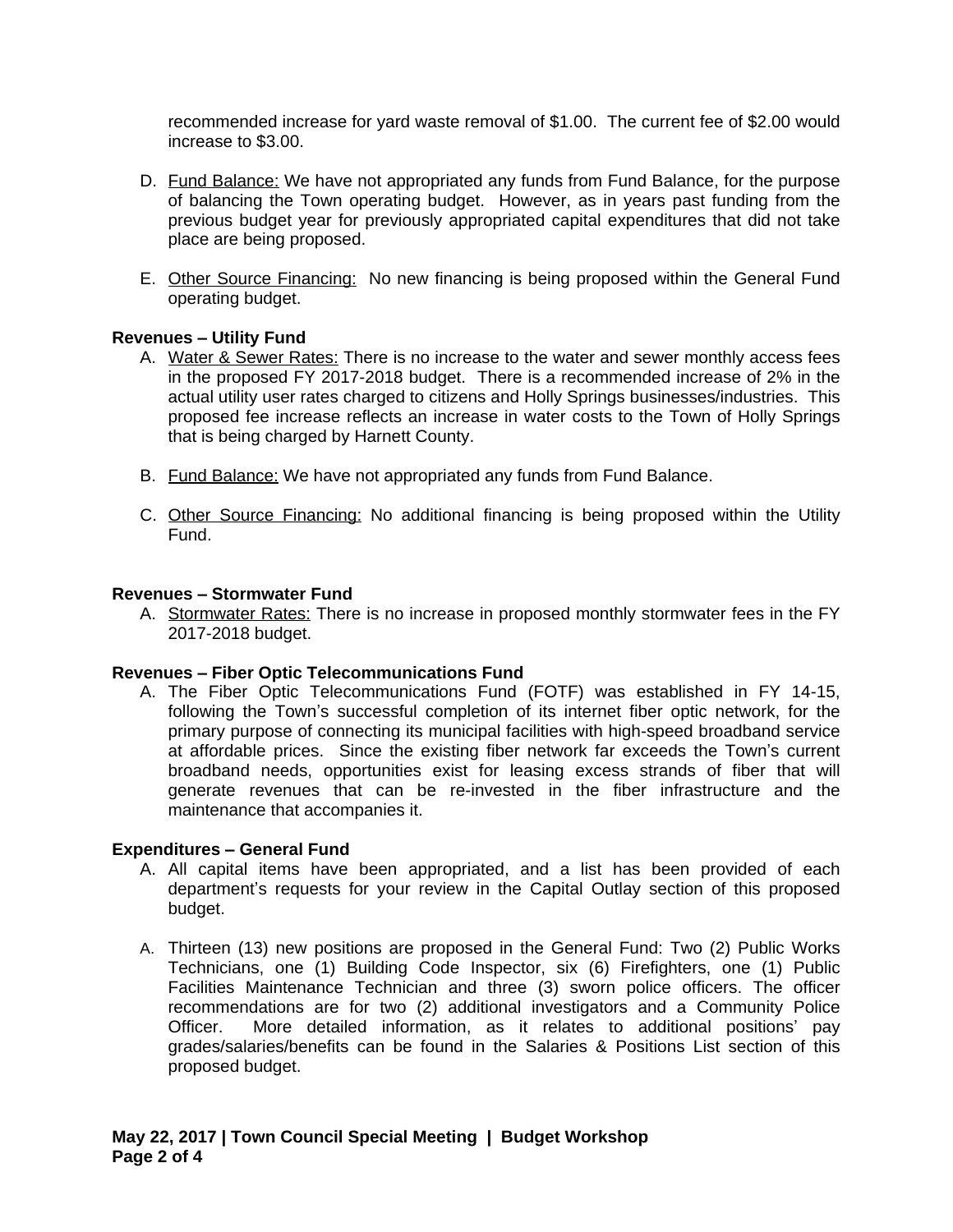- B. This budget includes contributions to nonprofit organizations of \$15,000 to be designated as the Council so desires, a \$10,000 Platinum membership renewal to the Holly Springs Chamber of Commerce and \$20,000 to the Chamber of Commerce for community/governmental programs, totaling \$45,000.
- C. All debt service requirements have been appropriated in this budget to meet our debt obligations. The statement of debt is included for your review.

## **Expenses – Utility Fund**

- A. All capital items have been appropriated and a list of each department's request is provided for your review.
- B. Six (6) new staff positions are requested in the Utilities Fund: One (1) Engineering Administrative Specialist, one (1) Project Engineer, one (1) Stormwater Engineering Technician, one (1) Senior WRF Mechanic/Operator, one (1) Business Analyst for Utility Billing, and one (1) Assistant Town Manager for the Utility Fund beginning January 1, 2018. The Stormwater position represents an upgrade from a current part-time position to a full-time position.
- C. All debt service requirements have been obligated in the FY 2017-2018 budget. A statement of debt is included for your review. Over the last ten (10) years, we have been placing funds in reserve to cover the cost of the Harnett County Water Plant Capacity debt, as well as the Water Reclamation Facility expansion debt service to accommodate development.

### **Expenses – Stormwater Fund**

A. No significant changes are noted in the Stormwater Fund. Primary expenses within this fund are for salaries and contract services.

### **Expenses – Fiber Optic Telecommunications Fund**

A. Expenses associated with the creation of this fund are primarily for the purpose of capital infrastructure expenses and anticipated maintenance/repair costs for the FY 2017-2018 budget.

### **Other Highlights**

The salary requirement for next year includes a market adjustment for full time employees of 2.5%. Funding is provided in each department for merit/performance pay in the amount of 3% of salaries. The salary budget also includes a 5% 401(k) contribution and longevity benefits, as well as a State-mandated Retirement benefit of 7.56% for non-law enforcement personnel and 8.25% for sworn law enforcement officers.

Employee health insurance has been budgeted with no increase in the rates for next year. This is largely due to lower than usual claims and employee education efforts that are initiated by our Human Resources Department.

With the current economic environment and accompanying healthy rate of growth within Holly Springs, our goal is to create a budget that will maintain and improve services to citizens while still controlling the costs for these services. As previously stated, I feel the Town of Holly Springs has a solid and conservative budget for next year capable of achieving this stated goal.